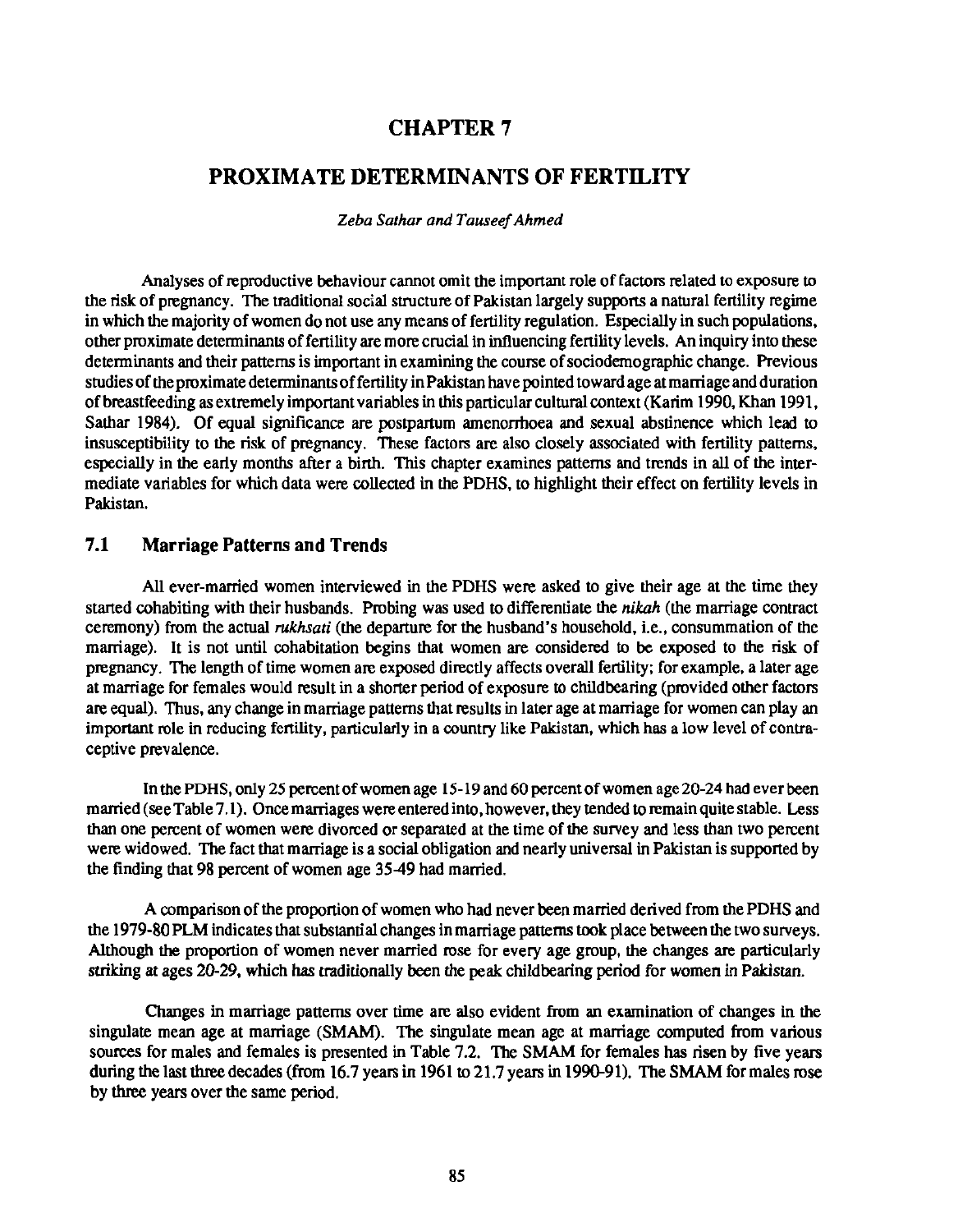#### Table 7.1 Current marital status

Percent distribution of women by current marital status, according to age, 1990-91 PDHS end 1979-80 PLM

|         |                  | 1979-80 PLM |          |         |           |       |        |                          |
|---------|------------------|-------------|----------|---------|-----------|-------|--------|--------------------------|
| Age     | Never<br>married | Married     | Divorced | Widowed | Separated | Total | Number | Percent<br>never married |
| $15-19$ | 75.1             | 24.3        |          | 03      | 0,2       | 100.0 | 1720   | 72                       |
| 20-24   | 39.4             | 59.6        | 0.6      | 0.1     | 0.7       | 100.0 | 1747   | 23                       |
| $25-29$ | 14.4             | 83.2        | 0.2      | 1.0     | 1.3       | 100.0 | 1745   | 6                        |
| 30-34   | 4.3              | 92.4        | 0.5      | 1.5     | 1.2       | 100.0 | 1241   | 3                        |
| 35-39   | 2.4              | 92.7        | 0.5      | 4.0     | 0.4       | 100.0 | 1005   | $\mathbf{2}$             |
| 40-44   | 2.4              | 92.8        | 0.1      | 4.2     | 0.5       | 100.0 | 865    |                          |
| 45-49   | 2.1              | 90.8        | 0.2      | 6.5     | 0.5       | 100.0 | 630    |                          |
| Total   | 26.2             | 71.1        | 0.2      | 1.8     | 0.7       | 100.0 | 8953   | 32                       |

| Table 7.2 Mean age at marriage                                             |      |        |            |
|----------------------------------------------------------------------------|------|--------|------------|
| Singulate mean age at marriage for selected sources 1951-1991,<br>Pakistan |      |        |            |
|                                                                            |      |        |            |
| Source                                                                     | Male | Female | Difference |
| 1951 Census                                                                | 22.3 | 16.9   | 5.4        |
| 1961 Census                                                                | 23.3 | 16.7   | 6.6        |
| 1972 Census                                                                | 25.7 | 19.7   | 60         |
| 1981 Census                                                                | 25.1 | 20.2   | 49         |
| 1976 PGS                                                                   | 25.2 | 20.0   | 5.2        |
| 1988 PDS                                                                   | 24.9 | 20.6   | 4.3        |
| 1990-91 PDHS                                                               | 26.5 | 21.7   | 4.8        |

Table 7.3 shows the distribution of ever-married women by the proportion married by particular ages. Early marriage (before age 15) has never been prevalent, but it occurs even less frequently among the youngest age groups. The proportion married by age 18 or age 20 has also declined sharply when comparing women age 30-34 to those age 20-24. The median age at marriage for each of the five-year age groups from age 25-49 indicates very little variation for different cohorts. This apparent lack of change is partly due to the fact that the median cannot be calculated for women under age 25 since the majority have not yet been married. The median age at marriage, however, wiU necessarily be higher than 20 years for women who arc currently in the 20-24 age group.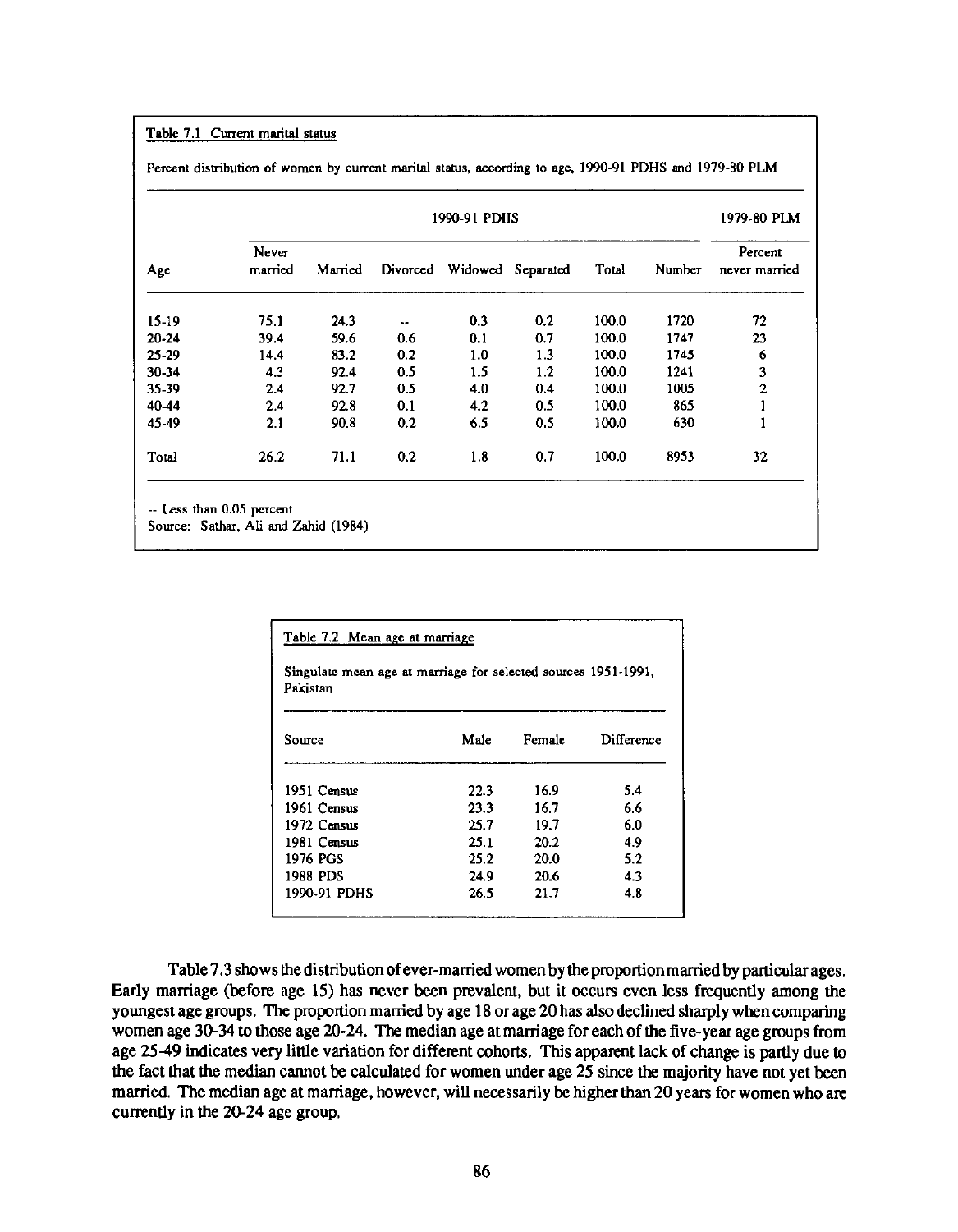## Table 7.3 Age at first marriage

| Current   |      |      | Percentage ever-married by exact age: |           |           | Percent<br>never |        | Median |
|-----------|------|------|---------------------------------------|-----------|-----------|------------------|--------|--------|
| age       | 15   | 18   | 20                                    | 22        | 25        | married          | Number | age    |
| $15-19$   | 7.3  | NA.  | <b>NA</b>                             | NA        | <b>NA</b> | 75.1             | 1720   | а      |
| $20 - 24$ | 11.4 | 31.6 | 48.9                                  | <b>ΝΑ</b> | NA        | 39.4             | 1747   | a      |
| 25-29     | 16.5 | 42.3 | 58.4                                  | 70.1      | 82.1      | 14.4             | 1745   | 18.9   |
| 30-34     | 17.0 | 47.8 | 63.1                                  | 74.3      | 87.7      | 4.3              | 1241   | 18.2   |
| 35-39     | 16.3 | 43.4 | 60.5                                  | 75.0      | 88.3      | 2.4              | 1005   | 18.6   |
| 40-44     | 18.0 | 44.8 | 60.9                                  | 75.9      | 87,7      | 2.4              | 865    | 18.5   |
| 45-49     | 16.3 | 40.7 | 57.4                                  | 68.9      | 81.9      | 2.1              | 630    | 18.8   |
| 20-49     | 15.5 | 41.0 | 57.4                                  | NA.       | <b>NA</b> | 14.5             | 7233   | 18.9   |

Percentage of women ever-married by exact age 15, 18, 20, 22, and 25, and median age at first marriage, according to current age, Pakistan 1990-91

 $NA = Not applicable$ 

<sup>a</sup>Less than 50 percent of women in the age group were married by the beginning of the age group.

### Differentials in Age at Marriage

Table 7.4 presents differentials in the median age at marriage for various groups of women. Overall, for women age 25-49, the median age at marriage is 18.6 years. This figure is slightly higher in urban areas (19.1 years) than in rural areas (18.4 years). Among Pakistan's four provinces, the median age is highest in NWFP and Punjab and substantially lower in Baloehistan and Sindh. Finally, there is a positive association between the median age at marriage for women and their educational attainment: women with no education marry four years earlier, on average, than women with secondary or higher education.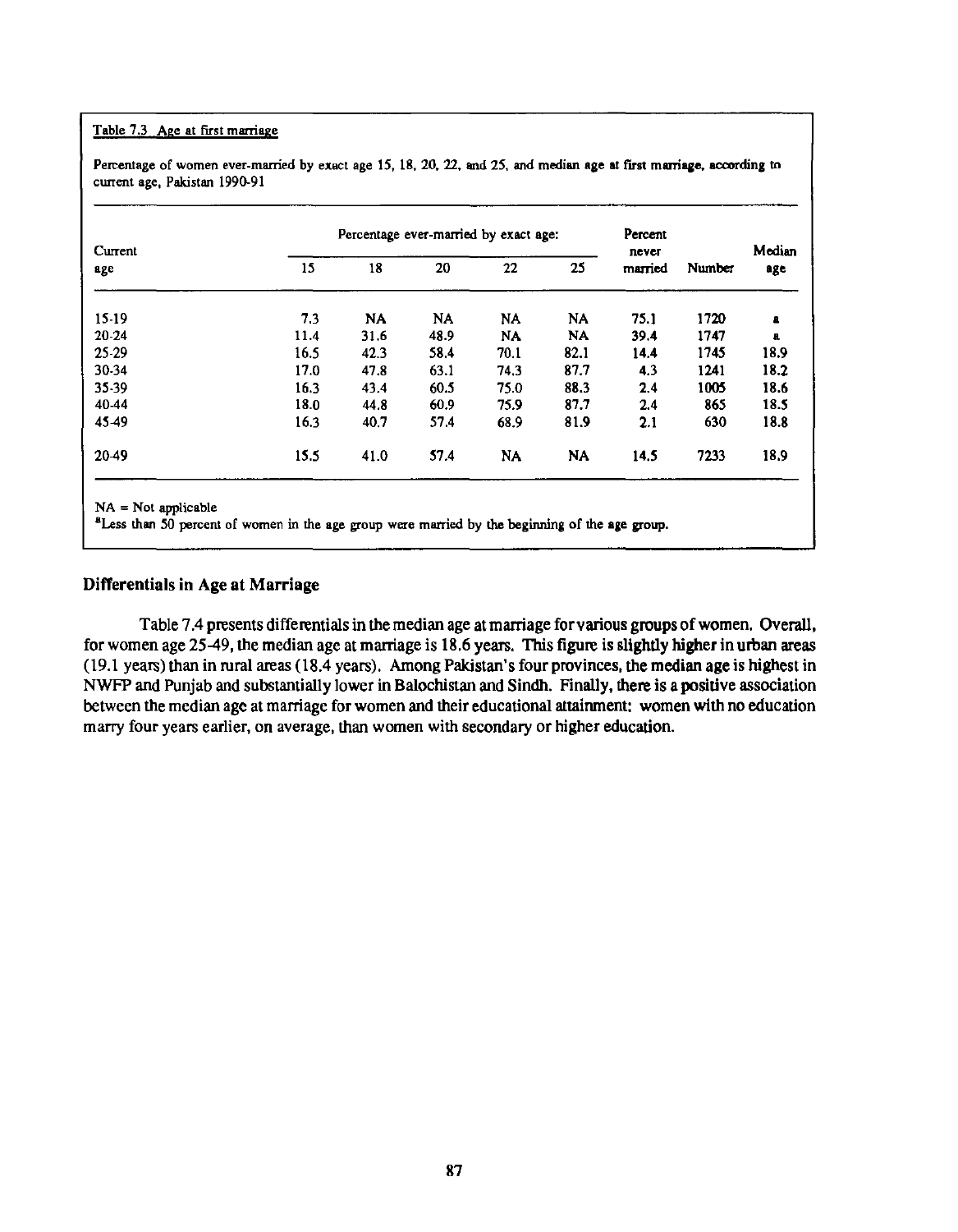#### **Table 7.4 Median age at first nmrriage**

**Median age at first marriage among woman age 25-49 years, by current age and background chasacteristics, Pakistan 1990-91** 

|                                 | Current age |           |        |              |        |               |  |  |
|---------------------------------|-------------|-----------|--------|--------------|--------|---------------|--|--|
| Background<br>characteristic    | 25-29       | $30 - 34$ | 35-39  | 40-44        | 45-49  | Women<br>2549 |  |  |
| <b>Residence</b>                |             |           |        |              |        |               |  |  |
| Total urban                     | 19.9        | 19.1      | 18.7   | 19.2         | 18.3   | 19.1          |  |  |
| Major city                      | 20.1        | 19.4      | 18.5   | 18.8         | 18.5   | 19.2          |  |  |
| Other urban                     | 19.5        | 18.4      | 18.9   | 20.1         | 17.8   | 19.0          |  |  |
| Rural                           | 18.4        | 18.0      | 18.6   | 18.3         | 19.0   | 18.4          |  |  |
| <b>Province</b>                 |             |           |        |              |        |               |  |  |
| Puniab                          | 19.4        | 18.5      | 19.0   | 18.9         | 19.0   | 19.0          |  |  |
| Sindh                           | 17.5        | 17.2      | 17.6   | 16.5         | 16.0   | 17.1          |  |  |
| <b>NWFP</b>                     | 19.5        | 18.6      | 19.0   | 18.9         | 20.8   | 19.3          |  |  |
| <b>Balochistan</b>              | 16.8        | 17.7      | 18.3   | 18.2         | 21.9   | 17.7          |  |  |
| <b>Education level attended</b> |             |           |        |              |        |               |  |  |
| No education                    | 18.2        | 17.8      | 18.4   | 18.4         | 18.8   | 18.3          |  |  |
| Primary                         | 19.1        | 19.1      | 18.6   | 17.7         | (16.9) | 18.7          |  |  |
| Middle                          | 20.6        | 18.4      | (17.9) | $\mathbf{a}$ | (19.6) | 18.9          |  |  |
| Secondary +                     | 22.9        | 23.3      | 21.5   | 21.6         | (20.0) | 22.5          |  |  |
| Total                           | 18.9        | 18.2      | 18.6   | 18.5         | 18.8   | 18.6          |  |  |

### **Ideal Age at Marriage**

**The PDHS included questions asking ever-married women about what they considered to be the ideal age at marriage for women. The median ideal age at marriage was 18.4 years (see Table 7.5). Although ages 20-21 were considered ideal by the largest percentage of women (23 percent), more than one-quarter said it is ideal for a woman to get married at age 15 or earlier. There is a strong positive association between the stated ideal age at marriage and the actual age at which women got married. Nevertheless, most women who got married at a relatively young age (under 18) report an ideal age at marriage that is greater than their own age at marriage. Overall, the wide range of responses suggests that there is no consensus about what the** *ideal*  **age at marriage is for women in Pakistan, despite a trend toward increasing age at marriage for females over the last three decades.**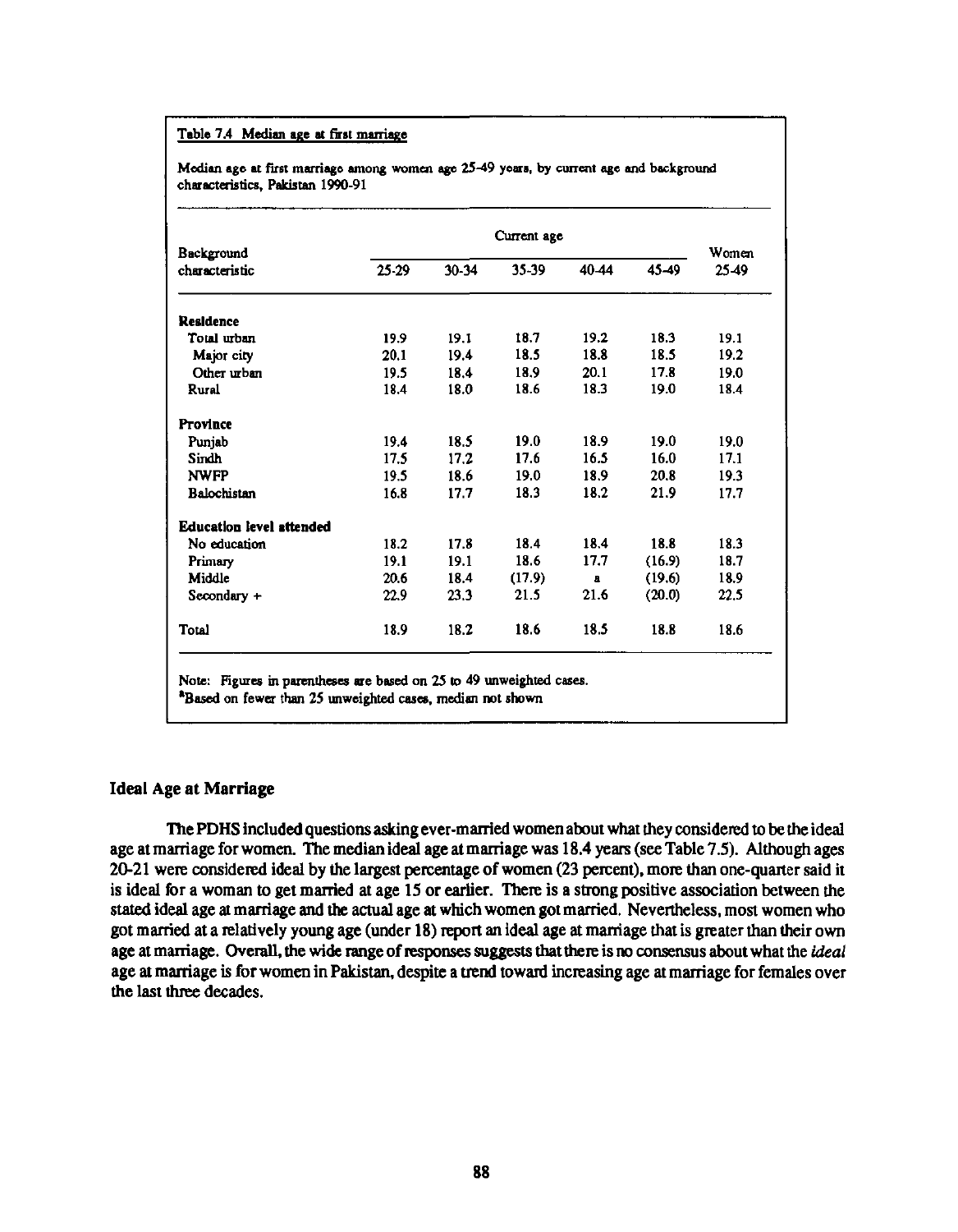## Table 7.5 Ideal age at marriage for women

Percent distribution of ever-married women by ideal age at marriage for women and median ideal age at marriage, according to actual age at first marriage, Pakistan 1990-91

|                                          | Actual age at first marriage |       |           |       |           |           |       |       |
|------------------------------------------|------------------------------|-------|-----------|-------|-----------|-----------|-------|-------|
| Ideal age at first<br>marriage for women | $<$ 15                       | 15    | $16 - 17$ | 18-19 | $20 - 21$ | $22 - 23$ | $24+$ | Toul  |
| < 15                                     | 21.8                         | 11.0  | 8.6       | 6.9   | 6.6       | 7.3       | 7.7   | 10.6  |
| 15                                       | 21.1                         | 22.8  | 16.4      | 15.3  | 11.2      | 14.2      | 10.3  | 16.4  |
| $16-17$                                  | 13.8                         | 15.4  | 18.0      | 13.5  | 15.5      | 13.7      | 9.5   | 14.6  |
| 18-19                                    | 14.1                         | 18.5  | 18.6      | 25.0  | 19.3      | 18.8      | 19.9  | 19.2  |
| 20-21                                    | 17.1                         | 18.8  | 24.5      | 26.2  | 28.0      | 22.9      | 27.2  | 23.3  |
| 22-23                                    | 2.2                          | 3.7   | 5.0       | 5.0   | 7.2       | 8.5       | 5.6   | 4.9   |
| $24 +$                                   | 5.0                          | 6.2   | 5.6       | 5.1   | 8.2       | 8.0       | 15.0  | 6.9   |
| Non-numeric response                     | 5.0                          | 3.5   | 3.2       | 3.0   | 3.9       | 6.7       | 4.9   | 4.1   |
| <b>Total</b>                             | 100.0                        | 100.0 | 100.0     | 100.0 | 100.0     | 100.0     | 100.0 | 100.0 |
| Number                                   | 1245                         | 782   | 1302      | 1252  | 852       | 558       | 620   | 6611  |
| Median age                               | 16.4                         | 17.1  | 18.3      | 18.6  | 18.8      | 18.7      | 20.0  | 18.4  |

## **Marriage Between Relatives**

One of the most salient aspects of marriage patterns in Pakistan is the frequency of marriage between blood relatives (i.e., consanguineous marriages). There is some evidence that cousin marriage may affect both fertility and the health of children. For example, Bittles et al. (1992) found that unions between close biological relatives in Pakistan were characterised by higher fertility as well as higher mortality among the offspring of such marriages. Shami and Zabida (1982) found significantly higher pregnancy wastage and longer first birth intervals in consanguineous marriages.

Data on marriage between relatives are shown in Table 7.6 and Figure 7.1. It should be noted that such data have not previously been available for Pakistan at the national level. The PDHS presents documented evidence of the widespread prevalence of cousin marriage in Pakistan. Sixty-one percent of all marriages are consanguineous unions between first or second cousins; this is one of the highest rates reported anywhere in the world (Bittles 1990; Bittles et al. 1991). First cousin marriages occur more frequently on the father's side (30 percent), but are also common on the mother's side (21 percent).

There is a negative association between current age and marriage between relatives. The incidence of consanguineous marriage is higher among younger couples than older ones. More specifically, women age 35 and above are more likely to have married nonrelatives than women under age 35. It appears, therefore, that the traditional pattern of cousin marriage continues to be adhered to on a wide scale.<sup>1</sup> The continued popularity of cousin marriage may be related to the increasing size of dowries. Some parents may not be able to afford a large dowry, but if a daughter marries her cousin, the size of the dowry may be smaller and the dowry can be kept within the family. Further investigation of this phenomenon is needed.

 $<sup>1</sup>$  It should be noted, however, that the greater proportion of consanguineous marriages among younger women may</sup> partially reflect the fact that such marriages are more common for women who marry at younger ages. The percentage **of** consanguineous maniages for the younger age cohorts may decline over time as more women in those cohorts get married.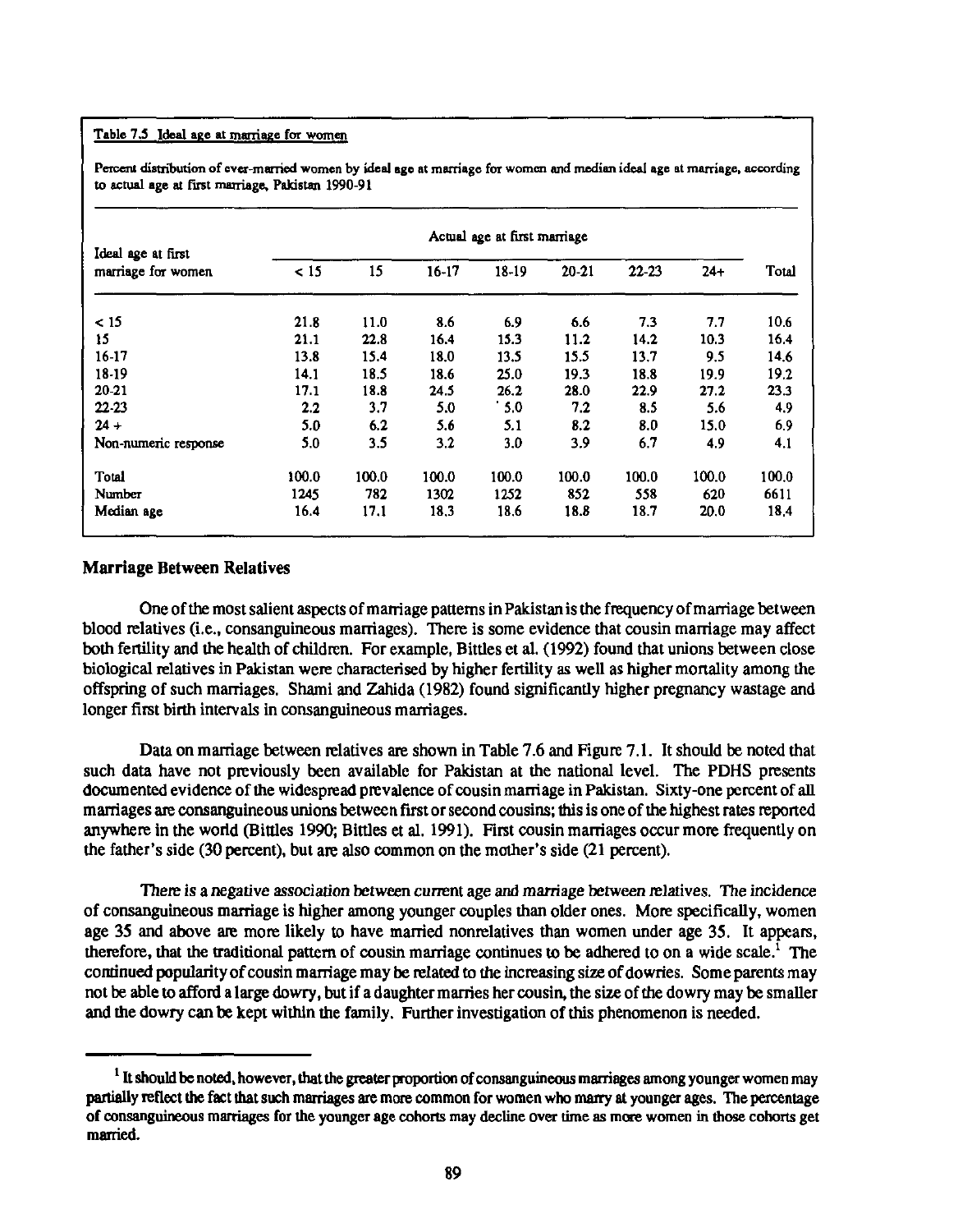#### Table 7.6 Marriage between relatives

Percent distribution of ever-married women by relationship to their husbands, according to background characteristics, Pakistan 1990-91

|                                 |                  | First cousin     |                  |                   |                |                          |       |        |
|---------------------------------|------------------|------------------|------------------|-------------------|----------------|--------------------------|-------|--------|
| Background<br>characteristic    | Father's<br>side | Mother's<br>side | Second<br>cousin | Other<br>relation | Not<br>related | Missing                  | Total | Number |
| Age                             |                  |                  |                  |                   |                |                          |       |        |
| $15-19$                         | 31.4             | 24.6             | 11.8             | 1.9               | 30.2           | 0.1                      | 100.0 | 428    |
| 20-24                           | 34.9             | 21.2             | 84               | 1.0               | 34.6           | $\ddot{\phantom{0}}$     | 100.0 | 1059   |
| $25-29$                         | 30.6             | 20.2             | 10.5             | 0.9               | 37.6           | 0.1                      | 100.0 | 1494   |
| 30-34                           | 27.8             | 21.1             | 13.7             | 1.1               | 35.8           | 0.6                      | 100.0 | 1187   |
| 35-39                           | 26.5             | 20.6             | 10.2             | 1.7               | 40.9           | 0.1                      | 100.0 | 981    |
| 40-44                           | 29.2             | 18.9             | 11.2             | 2.6               | 38.1           | $-1$                     | 100.0 | 844    |
| 45-49                           | 27.2             | 19.2             | 10.9             | 1.7               | 41.0           |                          | 100.0 | 617    |
| Age at marriage                 |                  |                  |                  |                   |                |                          |       |        |
| < 15                            | 33.8             | 22.2             | 8.7              | 1.1               | 33.9           | 0.4                      | 100.0 | 1245   |
| 15                              | 36.1             | 21.2             | 13.2             | 1.8               | 27.5           | 0.2                      | 100,0 | 782    |
| $16-17$                         | 30.2             | 23.1             | 10.3             | 0.9               | 35.3           | 0.1                      | 100.0 | 1302   |
| 18-19                           | 28.2             | 17.3             | 11.7             | 1.0               | 418            | ÷÷.                      | 100.0 | 1252   |
| 20-21                           | 28.7             | 19.7             | 9.1              | 2.4               | 39.8           | 0.2                      | 100.0 | 852    |
| 22-23                           | 26.1             | 19.1             | 9.8              | 1.8               | 43.1           | Щ.                       | 100.0 | 558    |
| $24 +$                          | 20.3             | 20.7             | 15.6             | 1.7               | 41.8           | $\overline{\phantom{a}}$ | 100.0 | 620    |
| Residence                       |                  |                  |                  |                   |                |                          |       |        |
| Total urban                     | 22.8             | 18.2             | 10.3             | 1.8               | 46.7           | 0.3                      | 100.0 | 2019   |
| Major city                      | 21.0             | 16.6             | 9.2              | 2.0               | 50.8           | 0.5                      | 100.0 | 1151   |
| Otherurban                      | 25.2             | 20.3             | 11.8             | 1.5               | 41.2           | $\rightarrow$            | 100.0 | 868    |
| Rural                           | 32.8             | 21.6             | 11.2             | 1.3               | 33.0           | 0.1                      | 100.0 | 4592   |
| Province                        |                  |                  |                  |                   |                |                          |       |        |
| Punjab                          | 29.8             | 23.2             | 10.9             | 1.4               | 34.6           | 0.2                      | 100.0 | 3948   |
| Sindh                           | 33.3             | 16.4             | 9.9              | 1.4               | 38.8           | 0.2                      | 100.0 | 1529   |
| <b>NWFP</b>                     | 22.1             | 16.2             | 12.7             | 1.2               | 47.8           | ω.                       | 100.0 | 878    |
| <b>Balochistan</b>              | 33.9             | 20.5             | 10.8             | 2.7               | 31.6           | 0.4                      | 100.0 | 255    |
| <b>Education level attended</b> |                  |                  |                  |                   |                |                          |       |        |
| No education                    | 31.2             | 21.3             | 10.6             | 1.4               | 35.4           | 0.1                      | 100.0 | 5237   |
| Primary                         | 29.7             | 19.2             | 14.4             | 1.8               | 34.7           | 0.3                      | 100.0 | 601    |
| Middle                          | 23.1             | 20.0             | 10.0             | 1.5               | 45.3           | ٠.                       | 100.0 | 288    |
| Secondary $+$                   | 18.0             | 14.5             | 10.8             | 1.3               | 55.1           | 0.3                      | 100.0 | 485    |
| Total                           | 29.7             | 20.6             | 10.9             | 1.4               | 37.2           | 0.2                      | 100.0 | 6611   |

Women who marry at an early age are more likely to marry cousins. For example, cousin marriages were contracted by 67 percent of women who got married before age 16 compared to 57 percent of women who got married at age 18 or above. There is also a clear relationship between residence and consanguinity. Women residing in major urban areas are least likely to have married a cousin, and those living in rural Pakistan are most likely to have done so. The difference is more pronounced for marriage with a cousin from the father's side, indicating stronger adherence to the traditional marriage pattern in rural areas. Rural residents may also have a greater desire to keep the dowry on the father's side of the family. Consanguineous marriages are relatively less popular in NWFP, although even in that province a majority of women marry a close relative.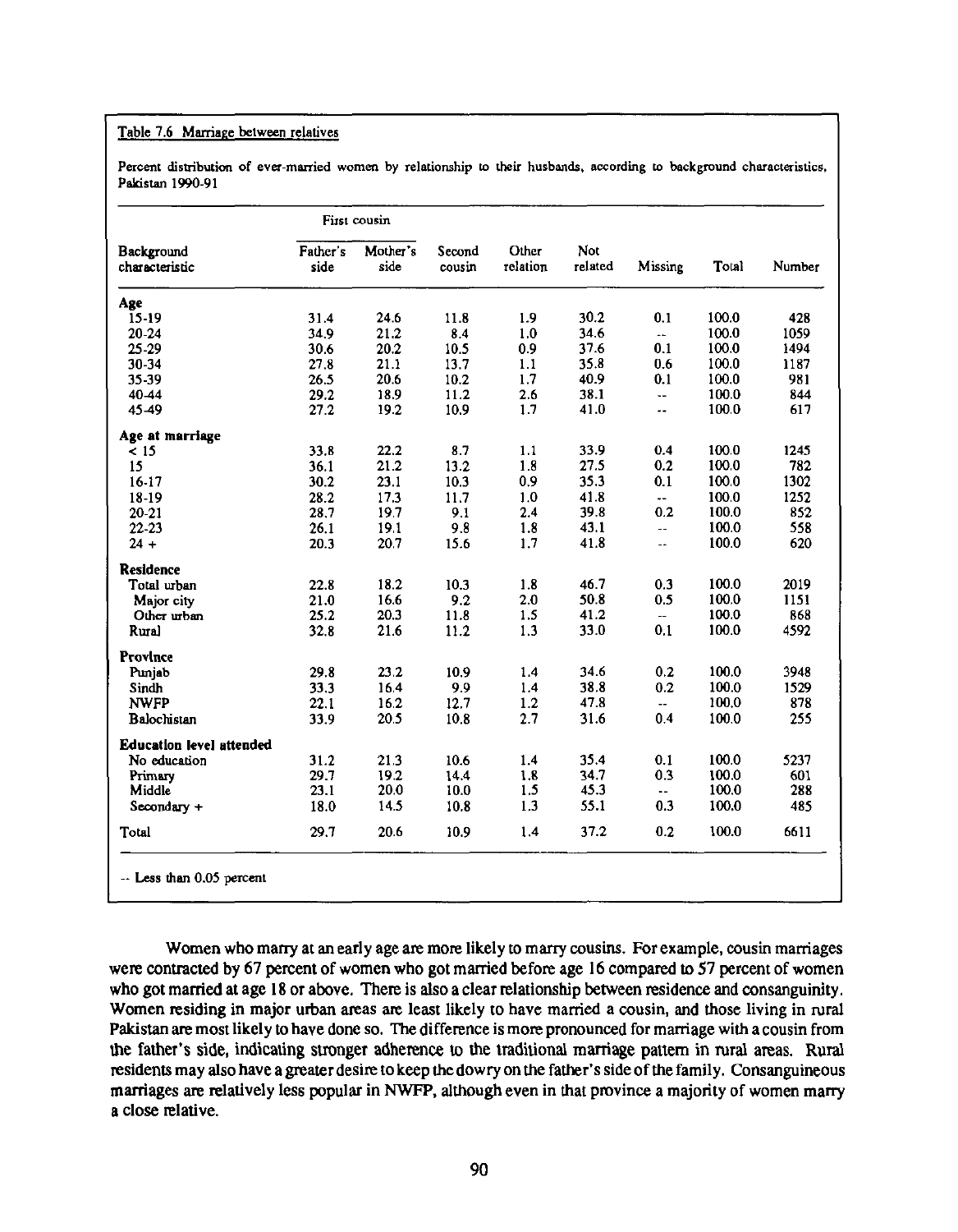

As expected, more educated women tend to marry nonrelatives more often than women with no education. In fact, women with a secondary or higher education and those living in major cities are more likely to marry a nonrelative than a relative. These results are supported by the findings of a survey in Karachi which found that women who were educated or employed were less likely to have married relatives (Sathar and Kazi 1988). With the exception of the pattern across age groups, which reflects a trend toward more consanguineous unions over time, all other factors indicate that more modem women are less likely to enter consanguineous unions. Women who marry later, those who are exposed to urban influences and those who are more educated are less likely to marry relatives.

## **Polygyny**

Another factor which has thus far been undocumented is the extent of polygynous marriages in Pakistan. Polygyny is legal in Pakistan, although according to the Muslim Family Laws Ordinance promulgated in 1961, the husband needs to obtain written permission from his first wife to marry a second wife. Even though polygyny is legal, less than five percent of currently married women reported that their husbands had more than one wife (Table 7.7). Only 0.2 percent of women reported that their husbands had more than two wives (data not shown). The prevalence of polygynous marriages is low in all groups, with the highest proportion found in the 45-49 age group, especially in rural areas. Among the provinces, polygynous unions are most common in Balochistan (12 percent) and least common in Punjab (3 percent). Not surprisingly, female education shows a negative association with polygyny, but an erratic pattern is evident in some age groups due to the small number of cases.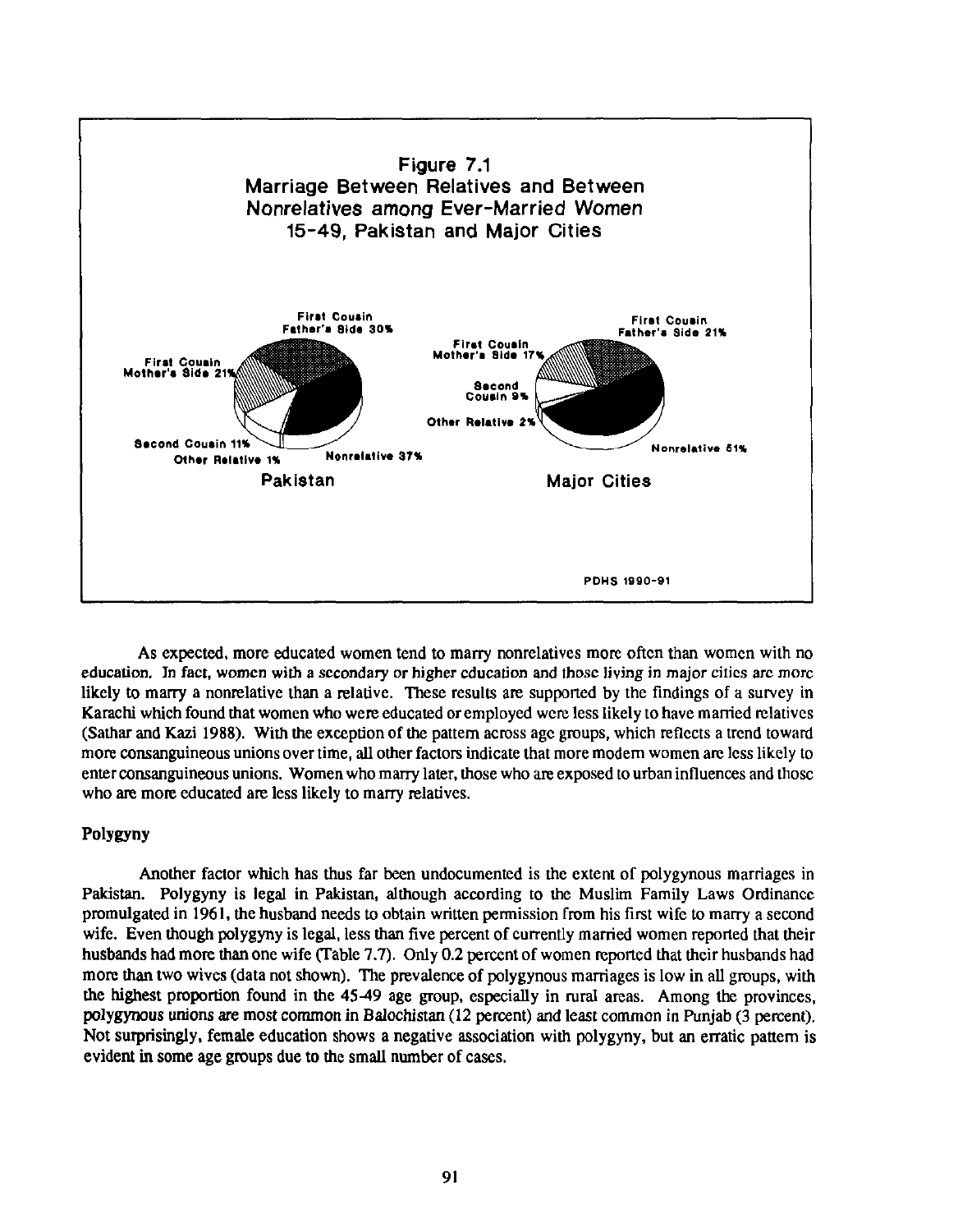#### **Table 7.7 Polygyny**

**Percentage of em'rently married women** in a **polygynuns union, by age and selected background characteristics, Pakistan**  1990-91

|                                 | Age                      |           |       |       |        |       |                |       |
|---------------------------------|--------------------------|-----------|-------|-------|--------|-------|----------------|-------|
| Background<br>characteristic    | 15-19                    | $20 - 24$ | 25-29 | 30 34 | 35-39  | 40-44 | 45-49          | Total |
| <b>Residence</b>                |                          |           |       |       |        |       |                |       |
| Total urban                     | 2.1                      | 2.5       | 3.2   | 2.3   | 3.3    | 4.1   | 2.3            | 2.9   |
| Major city                      | 2.1                      | 2.7       | 2.9   | 1.9   | 3.1    | 4.0   | 0.7            | 2.6   |
| Other urban                     | 2.1                      | 2.1       | 3.7   | 2.8   | 3.6    | 4.1   | 3.9            | 3.2   |
| Rural                           | 3.7                      | 4.1       | 5.0   | 4.8   | 5.2    | 3.9   | 11.4           | 5.2   |
| Province                        |                          |           |       |       |        |       |                |       |
| Punjab                          | 1.6                      | 2.4       | 1.1   | 2.6   | 3.4    | 1.7   | 7.7            | 2.6   |
| Sindh                           | 8.6                      | 6.0       | 7.5   | 7.6   | 5.0    | 7.3   | 6.2            | 6.8   |
| <b>NWFP</b>                     | 2.5                      | 3.8       | 9.0   | 3.5   | 7.4    | 8.0   | 11.8           | 6.6   |
| Balochistan                     | 7.3                      | 7.1       | 17.6  | 5.6   | 7.6    | 10.3  | 27.2           | 12.1  |
| <b>Education level attended</b> |                          |           |       |       |        |       |                |       |
| No education                    | 3.5                      | 4.3       | 5.3   | 4.5   | 4.5    | 3.8   | 9.2            | 4.9   |
| Primary                         | 0.8                      | 2.0       | 2.5   | 2.1   | 10.2   | 4.7   | 6.3            | 3.7   |
| Middle                          | $\overline{\phantom{a}}$ | 2.7       | 1.1   | 1.1   | $\sim$ | 3.9   | 6.5            | 1.7   |
| Secondary +                     | 10.5                     | шü        | 1.7   | 3.2   | 0.7    | 5.6   | $\overline{a}$ | 2.3   |
| Total                           | 3.4                      | 3.6       | 4.5   | 4.0   | 4.5    | 3.9   | 8.7            | 4.5   |
| Number                          | 418                      | 1041      | 1452  | 1147  | 932    | 803   | 572            | 6364  |

## **7.2 Breastfeeding and Postpartum Infecundibility**

**Breastfeeding has a negative effect on fertility through the mechanisrn of lactational infecundibility. Since the majority of women in Pakistan have traditionally breasffed their children for fairly long periods of time, lactational infecundibility has helped to keep fertility in check. Declines in the period of lactation in Pakistan would lead to shorter birth intervals and to an increase in fertility unless other factors compensate for its effects.** 

## **Brenstfeeding**

The PDHS provides an opportunity to assess whether the prevalence and length of breastfeeding are **declining in Pakistan. More than half (57 percent) of children under three years of age were being breasffed at the time of the survey (see Table 7.8). More than 80 percent of children were being breastfed during the first year of their lives. In the second year of life, breastfeeding declines rapidly, but 42 percent of children were still being breastfed in the last two months of their second year of life, On average, Pakistani mothers breasffeed their children for 20 months, which is slightly less than the mean duration of 22 months estimated**  in the 1975 PFS for surviving children (Shah 1984). Breastfeeding is usually supplemented at an early age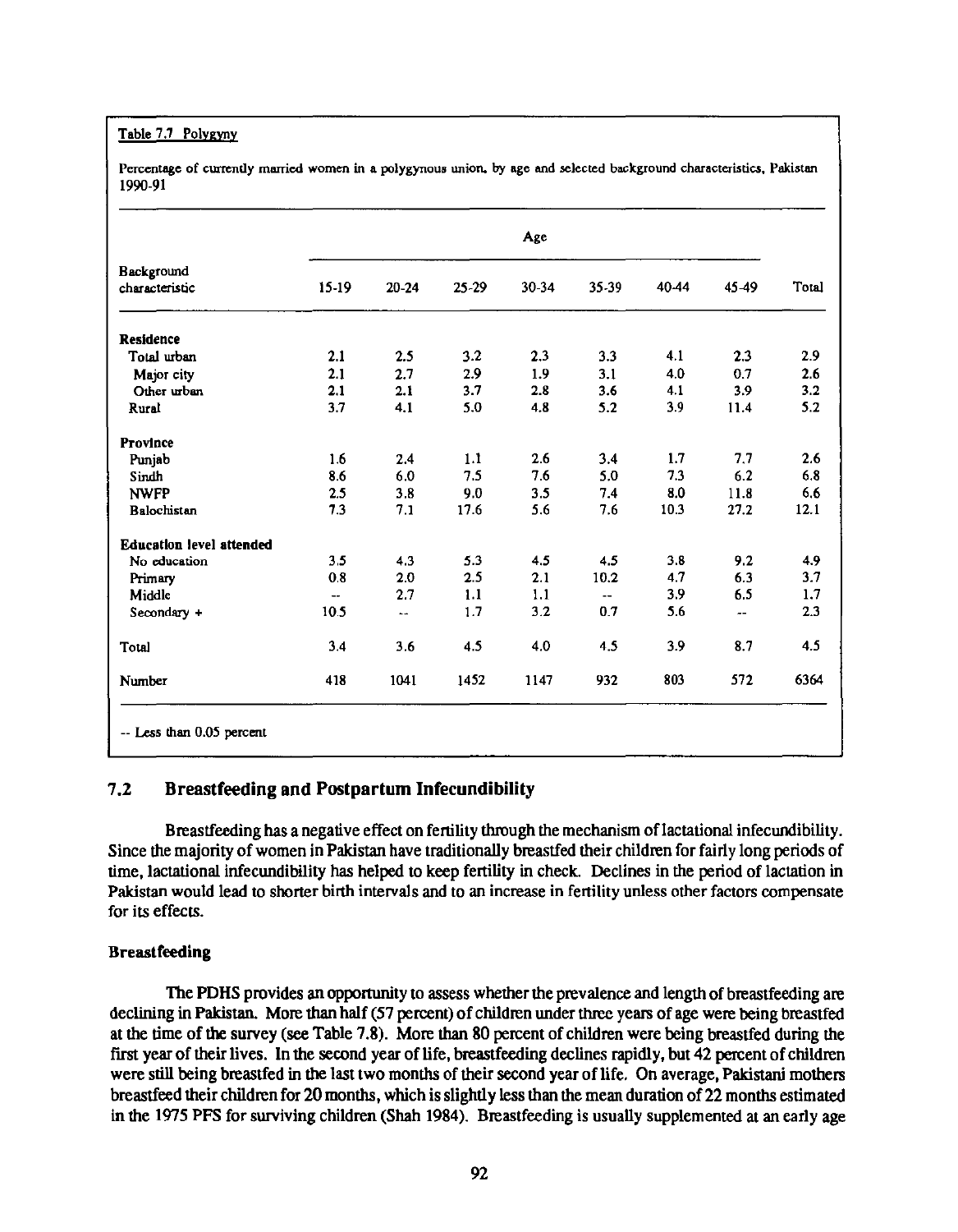#### Table 7.8 Breastfeeding, postpartum amenorrhoea, abstinence and insusceptibility

Percentage of births for which the mothers are breastfeeding, postpartum amenorrhoeic, abstaining, and insusceptible, by number of months since birth, and median and mean durations thereof, Pakistan 1990-91

| Months<br>since<br>birth | Breast-<br>feeding | Amenor-<br>rhoeic | Abstain-<br>ing | Insus-<br>ceptible | Number<br>of<br>births |
|--------------------------|--------------------|-------------------|-----------------|--------------------|------------------------|
| $\lt 2$                  | 92.4               | 88.7              | 89.0            | 98.3               | 241                    |
| $2 - 3$                  | 88.9               | 66.0              | 31.2            | 71.7               | 293                    |
| $4-5$                    | 89.0               | 54.5              | 19.7            | 59.7               | 265                    |
| $6-7$                    | 87.0               | 46.9              | 13.2            | 50.2               | 238                    |
| $8-9$                    | 88.3               | 46.8              | 8.5             | 48.9               | 214                    |
| $10 - 11$                | 76.5               | 38.4              | 10.3            | 42.4               | 173                    |
| $12 - 13$                | 80.6               | 21.3              | 7.3             | 26.6               | 296                    |
| 14-15                    | 64.9               | 14.5              | 8.8             | 19.3               | 286                    |
| 16-17                    | 54.3               | 15.3              | 8.3             | 23.3               | 205                    |
| 18-19                    | 54.9               | 9.9               | 3.5             | 13.1               | 213                    |
| $20 - 21$                | 50.9               | 5.2               | 2.9             | 8.0                | 157                    |
| 22-23                    | 42.4               | 8.6               | 1.6             | 9.3                | 164                    |
| 24-25                    | 28.3               | 3.2               | 1.4             | 4.6                | 210                    |
| $26 - 27$                | 18.6               | 3.3               | 2.5             | 5.8                | 222                    |
| 28-29                    | 18.0               | 2.6               | 5.0             | 7.6                | 212                    |
| 30-31                    | 16.5               | 3.4               | 1.0             | 4.5                | 231                    |
| 32-33                    | 20.5               | 1.3               | 4.3             | 5.6                | 214                    |
| 34-35                    | 15.4               | 0.1               | 3.8             | 3.9                | 194                    |
| Total                    | 57.1               | 25.8              | 13.4            | 30.0               | 4026                   |
| Median                   | 20.2               | 6.3               | 2.4             | 7.5                | NA                     |
| Mean                     | 20.0               | 8.9               | 4.7             | 10.3               | NA                     |
| Prev/Incidence Mean      | 20.3               | 9.2               | 4.8             | 10.6               | NA                     |

(smoothed).

 $NA = Not applicable$ 

by the provision of other liquids or food (see Chapter 11); however, at least some breastfeeding generally takes place well into the second year of life. Overall, the PDHS results are consistent with the findings from the National Nutrition Survey (National Institute of Health 1988).

### Amenorrhoea, Abstinence and Insusceptibility

Although it has been suggested that Pakistani women probably have an extended period of amenorrhoea largely due to a long duration of lactation, the median duration of amenorrhoea in the PDHS (based on children born in the last three years) is 6.3 months and the mean is 8.9 months (see Table 7.8). Thus, the median duration of postpartum amenorrhoea is only one-third the median length of breastfeeding. The proportion of women who are amenorrhoeic decreases rapidly in the first few months after a birth, from 89 percent of mothers with children under 2 months of age, to 47 percent at 6 to 7 months, to 21 percent at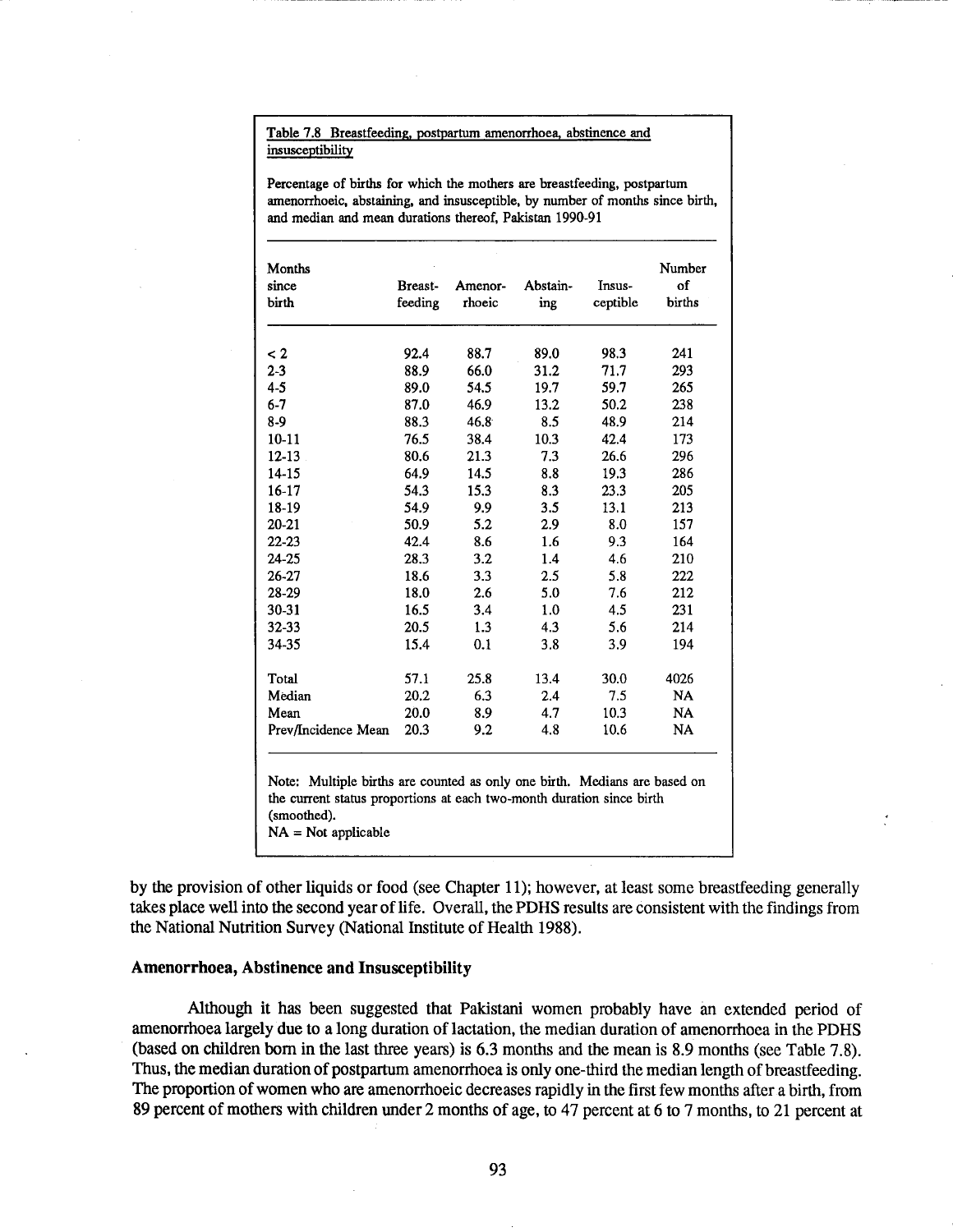age 12 to 13 months. Less than 10 percent of mothers with children born more than 17 months preceding the survey are still amenorrhoeic. The decline in the proportion of women who are amenorrhoeic is much faster than the decline in the proportion of women who are currently breastfeeding their last child, indicating that the extent of postpartum protection due to breastfeeding is quite limited. The short duration of amenorrhoea may be due to the shift from full to partial breastfeeding and to the early supplementation of breast milk with mushy and solid foods.

Although a 40-day period of postpartum abstinence from sexual activities is prescribed in Islam, the median period of abstinence is 2.4 months and the mean is 4.7 months. Abstinence decreases rapidly after a birth and only 20 percent of women are still abstaining 4 to 5 months after a birth. Since there is an overlap between the period of abstinence and the period of amenorrhoea, the insusceptible period is shown separately in Table 7.8. A woman is considered to be insusceptible to the risk of pregnancy if she is either amenorrhoeic or abstaining or both. Altogether, the median insusceptible period is 7.5 months and the mean is 10.3 months. In summary, the PDHS results show that a Pakistani woman, on average, is insusceptible to pregnancy for ten months after giving birth. This is largely due to intensive breastfeeding for the first few months of a child's life.

Table 7.9 presents differentials in the median duration of postpartum amenorrhoea, postpartum abstinence, and postpartum insusceptibility. For amenorrhoea, there are several marked differentials. Women

Table 7.9 Median duration of postpartum insusceptibility

Median number of months of postpartum amenorrhoea, postpartum abstinence, and postpartum insusceptibility, by selected background characteristics, Pakistan 1990-91

| Background<br>characteristic    | Amenor-<br>rhoeic | Abstain-<br>ing | Insus-<br>ceptible | Number<br>of<br>births |
|---------------------------------|-------------------|-----------------|--------------------|------------------------|
| Age                             |                   |                 |                    |                        |
| 15-29                           | 4.9               | $2.2\,$         | 5.9                | 2403                   |
| 30-49                           | 9.1               | 2.6             | 10.1               | 1622                   |
| <b>Residence</b>                |                   |                 |                    |                        |
| Total urban                     | 4.1               | 2.5             | 5.0                | 1217                   |
| Major city                      | 3.9               | 2.5             | 4.7                | 704                    |
| Other urban                     | 4.4               | 2.5             | 54                 | 513                    |
| Rural                           | 8.6               | 2.3             | 9.4                | 2808                   |
| Province                        |                   |                 |                    |                        |
| Punjab                          | 6.4               | 2.5             | 7.7                | 2469                   |
| Sindh                           | 4.9               | 2.3             | 6.0                | 865                    |
| <b>NWFP</b>                     | 8.9               | 2.1             | 9.1                | 556                    |
| Balochistan                     | (4.9)             | (2.0)           | (6.7)              | 136                    |
| <b>Education level attended</b> |                   |                 |                    |                        |
| No education                    | 7.9               | 2.3             | 9.0                | 3129                   |
| Primary/Middle                  | (4.5)             | (2.6)           | (5.4)              | 580                    |
| Secondary +                     | (3.1)             | (2.4)           | (3.5)              | 317                    |
| Total                           | 6.3               | 2.4             | 7.5                | 4026                   |

Note: Multiple births are counted as only one birth. Medians are based on the current status proportions at each two-month duration since birth (smoothed). Figures in parentheses are based on 25 to 49 unweighted cases in the relevant duration cell.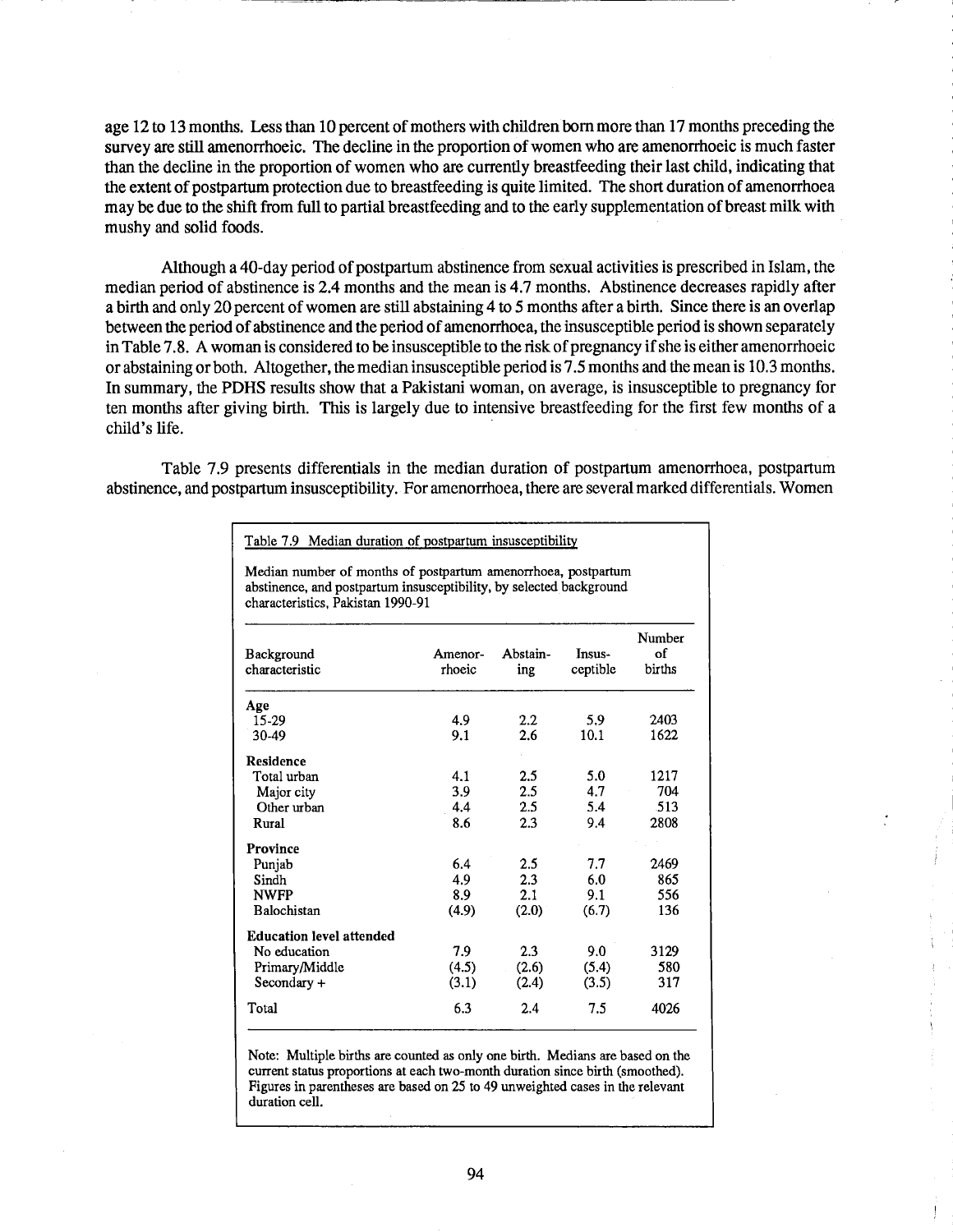less than 30 years of age have a median duration of amenorrhoea that is four months shorter than older women. Rural women have a median duration that is twice as long as urban women. Education is negatively associated with the duration of amenorrhoea: women with at least some secondary education have a median duration of amenorrhoea of 3.1 months compared to 7.9 months for women with no education. Table 7.9 also shows wide differentials for provinces. Women in Sindh and Balochistan experience only five months of amenorrhoea, while the median is six months in Punjab and nine months in NWFP. For postpartum abstinence, there are only small differences in the median values, and the differentials in insusceptibility follow closely the paltern of differentials in amenorrhoea.

Two indicators of the termination of exposure to the risk of childbearing are shown in Table 7.10. The first indicator concerns fecundity as measured by evidence of menopause. The lack of a menstrual period for six months among women who are neither pregnant nor postpartum amenorrhoeic is taken as evidence of menopause and therefore infecundity. Only two percent of women in their thirties have already reached menopause. By the mid-forties (age 44-45), nearly one-quarter of women are menopausal and the proportion increases rapidly in the late forties.

The second indicator is a crude measure of infertility, based on the number of women who have not

## Table 7.10 Termination of exposure to the risk of pregnancy

Indicators of menopause and infertility among currently married women 30-49 years of age, by age, Pakistan 1990-91

| Age         | Menopause <sup>1</sup> | Infertility <sup>2</sup> |  |  |
|-------------|------------------------|--------------------------|--|--|
| 30-34       | 1.7                    | 15.3                     |  |  |
| 35-39       | 2.1                    | 22.8                     |  |  |
| $40-41$     | 10.1                   | 42.0                     |  |  |
| $42 - 43$   | 12.8                   | 49.6                     |  |  |
| 44-45       | 22.8                   | 64.4                     |  |  |
| 46-47       | 41.1                   | 67.3                     |  |  |
| 48-49       | 60.8                   | 85.6                     |  |  |
| Women 30-49 | 11.8                   | 34.8                     |  |  |

1Percentage of non-pregnant, non-amenorrhoeic currently married women whose last menstrual period occurred six or more months preceding the survey or who report that they are menopausal.

2Percentage of *currently* married women in their *first*  union of six or more years' duration, never having used contraception, who did not have a birth in the six years preceding the survey and who are not pregnant.

had a birth in the six years preceding the survey and who were not pregnant at the time of the survey. Since the survey does not include a complete history of marriage and contraceptive use, the figures are based only on women in their first *union* of six or more years' duration who have never used contraception. Even in their early thirties, nearly one in every six of these women is estimated to be infertile. The infertility rate rises rapidly for women in their forties, from 42 percent of women age 40-41 to 86 percent of women age 48-49. By age 44-45, nearly two-thirds of women are estimated to be infertile.